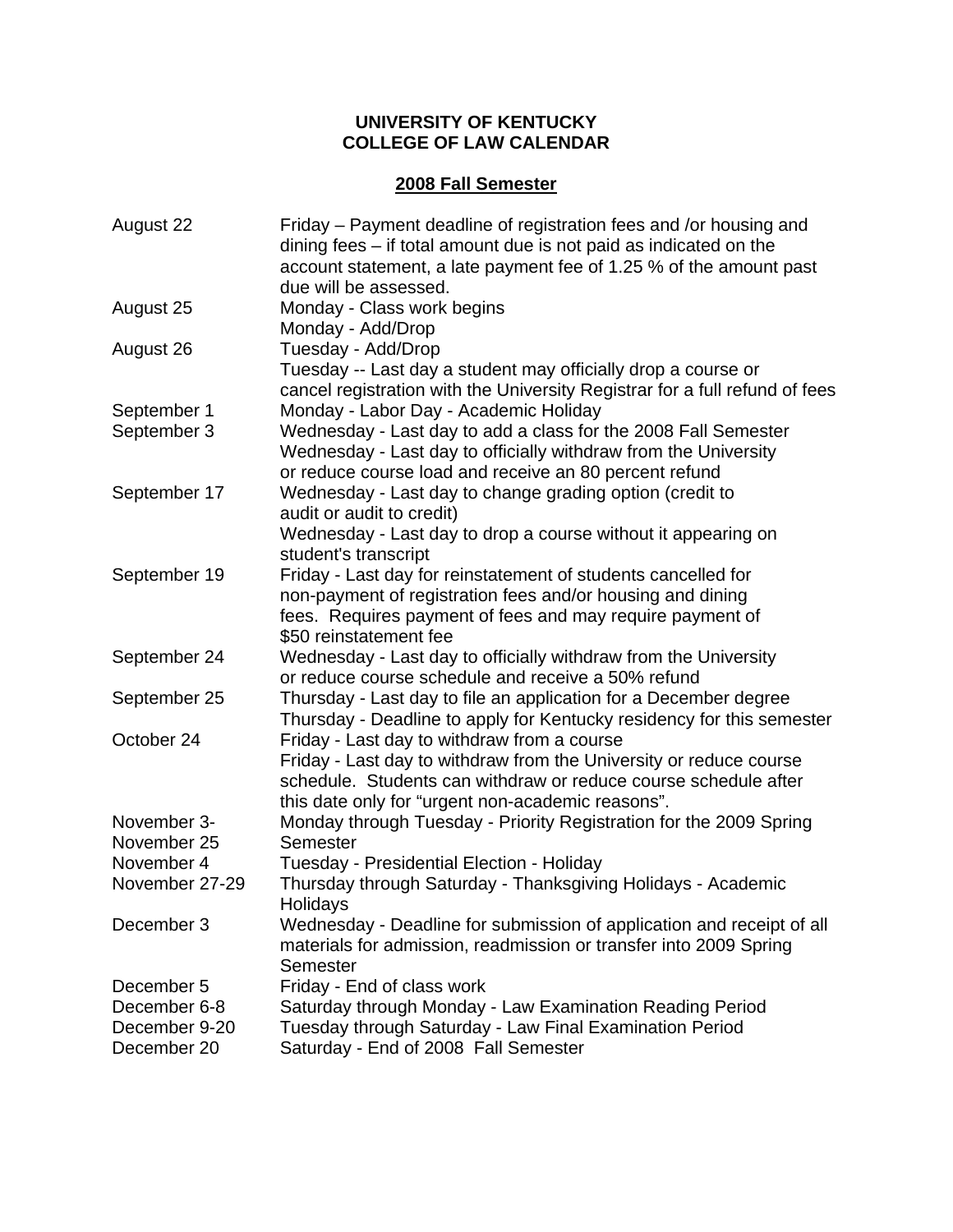## **UNIVERSITY OF KENTUCKY COLLEGE OF LAW CALENDAR**

# **2009 Spring Semester**

| January 12               | Monday -Add/Drop                                                                                                                                                                                                                           |
|--------------------------|--------------------------------------------------------------------------------------------------------------------------------------------------------------------------------------------------------------------------------------------|
|                          | Monday - Class work begins                                                                                                                                                                                                                 |
| January 13               | Tuesday - Add/Drop<br>Tuesday - Last day a student may officially drop a course or<br>cancel registration with the University Registrar for a full<br>refund of fees                                                                       |
| January 19<br>January 21 | Monday - Martin Luther King Birthday - Academic Holiday<br>Wednesday - Last day to add a class for the 2009 Spring<br>Semester                                                                                                             |
| January 22               | Thursday – Payment deadline of registration fees and/or housing and<br>dining fees - if total amount due is not paid as indicated on the account<br>statement, a late payment fee of 1.25% of the amount past due will be<br>assessed.     |
| February 4               | Wednesday - Last day to change grading option (credit to<br>audit or audit to credit)<br>Wednesday - Last day to drop a course without it appearing on                                                                                     |
| February 6               | student's transcript<br>Friday - Last day for reinstatement of students cancelled for<br>non-payment of registration fees and/or housing and dining<br>fees. Requires payment of fees and may require payment of<br>\$50 reinstatement fee |
| February 11              | Wednesday - Last day to officially withdraw from the University<br>or reduce course schedule and receive a 50% refund                                                                                                                      |
| February 12              | Thursday - Last day to file an application for a May degree<br>Thursday - Deadline to apply for Kentucky residency for this semester                                                                                                       |
| March 1                  | Sunday - Last day for submission of application for admission<br>for 2009 Fall Semester                                                                                                                                                    |
| March 13                 | Friday - Last day to withdraw from the University or reduce<br>course schedule. Students can withdraw or reduce course<br>schedule after this date for "urgent non-academic reasons"                                                       |
| March 16 -21             | Monday through Saturday - Spring Vacation - Academic Holidays                                                                                                                                                                              |
| March 30 -               | Monday through Tuesday - Priority Registration for the                                                                                                                                                                                     |
| April 21                 | 2009 Summer Session and 2009 Fall Semester                                                                                                                                                                                                 |
| April 24                 | Friday - End of class work                                                                                                                                                                                                                 |
| April 25-27              | Saturday through Monday - Law Examination Reading Period                                                                                                                                                                                   |
| April 28- May 9          | Tuesday through Saturday - Law Final Examination Period                                                                                                                                                                                    |
| May 8                    | Friday - Law Commencement                                                                                                                                                                                                                  |
| May 9                    | Saturday - End of 2009 Spring Semester                                                                                                                                                                                                     |